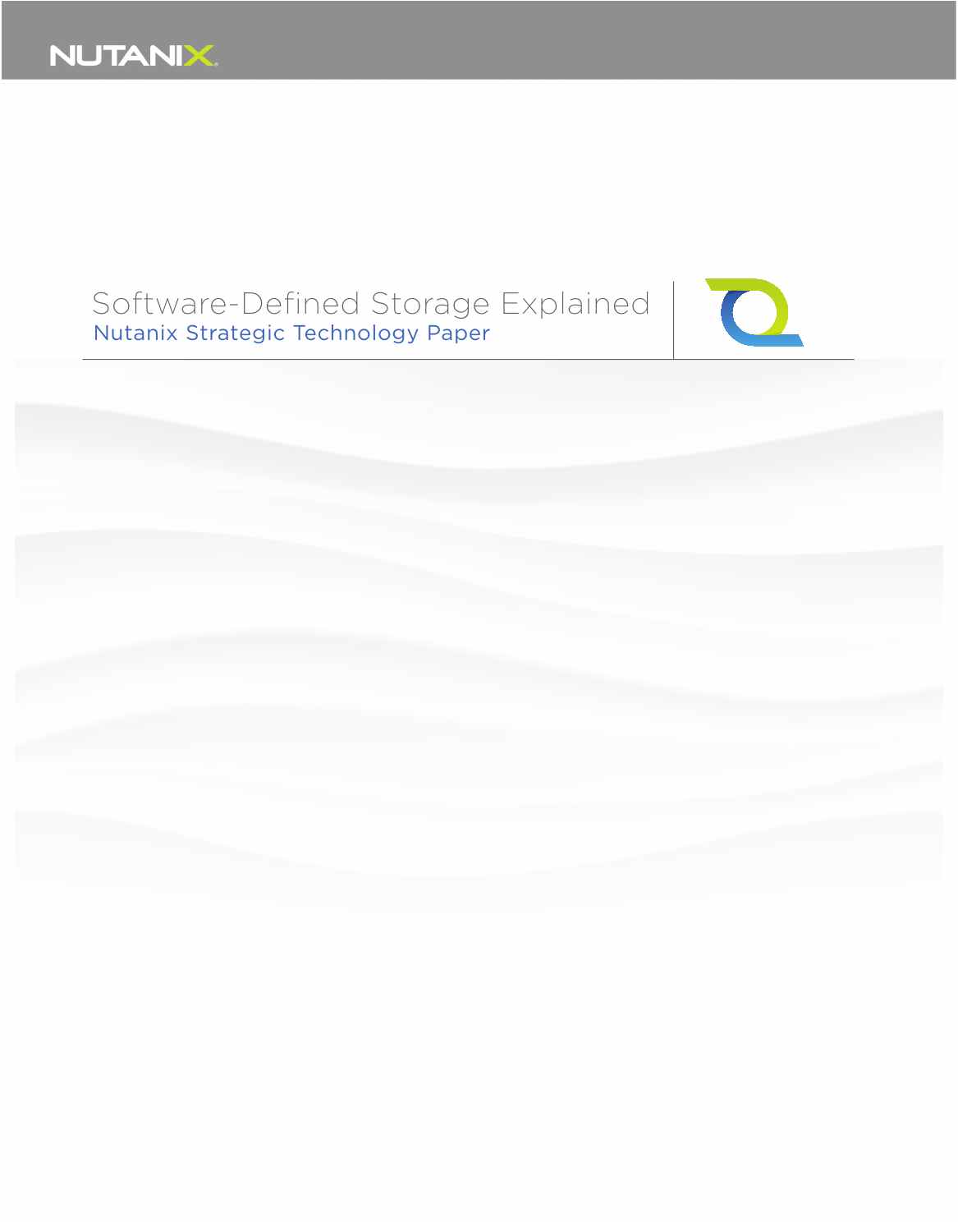## Software-defined Storage Explained

### Control Plane, Data Plane, Decoupled Planes

In the world of networking, SDN initially meant the ability to decouple the control plane (QoS, diagnostics, discovery) from the data plane. Nicira quickly realized that such a transition could take a long time because southbound APIs and dumber Taiwan hardware will take years to standardize. They were smart in moving over to VXLAN — or network virtualization — as their new business mantra. VMware is confident it can sell this idea of a software-defined overlay a whole lot better in the coming three years than try to boil the ocean by decoupling control from data. Storage companies took this control-plane-data-plane jargon and coined the idea of Software-defined Storage (SDS). No one, however, has spent time to explain what problem it will solve for customers. Decoupling the control plane from the data plane is no more a means, but an end in itself.

## $SDS \neq$  Federated Storage

Federated storage as a concept has existed for at least two decades, if not more. Veritas virtualized storage with a file system and a volume manager a generation ago. VMware VMFS did the same thing a decade ago, and was hammered in the coming years for creating the [IO Blender p](http://blog.fosketts.net/series/the-io-blender/)roblem. SANs were the new enemy of virtualization because accountability began at the federated storage software, but ended at the underlying storage system. Finger pointing ran amuck in federated storage for a good reason. Data Domain diskless gateways died a quiet death because the gateway vendor and the array vendors played the game of hot potatoes while a customer system was down. Acopia (now F5), OnStor (now defunct), and NetApp V-series were fringe products because the control planes of individual systems were never stitched together. For example, you could never take a simple snapshot that spanned two arrays — there were no APIs to momentarily freeze multiple arrays for a consistent snapshot. Federated storage continues to be a problem today. Without a distributed data fabric (i.e., a clustered file system, or an industry-standard API for snapshots, clones, data protection, etc.) large companies are dangerously playing with fire and customers' emotions.

#### SDS: True North

SDS is more than marketing jargon. It is a profound concept, and we are only vaguely beginning to understand what the true north for this term really is. Unlike the networking industry, where systems from different vendors have communicated to form working fabrics, storage arrays have been dispersed into silos for disparate workloads. Without truly understanding what control plane commonly means across all array vendors, it is almost inane to apply the SDN concepts to SDS verbatim. And honestly, we are only scratching the surface of SDS — with time and customer experience, our grasp of this paradigm will grow.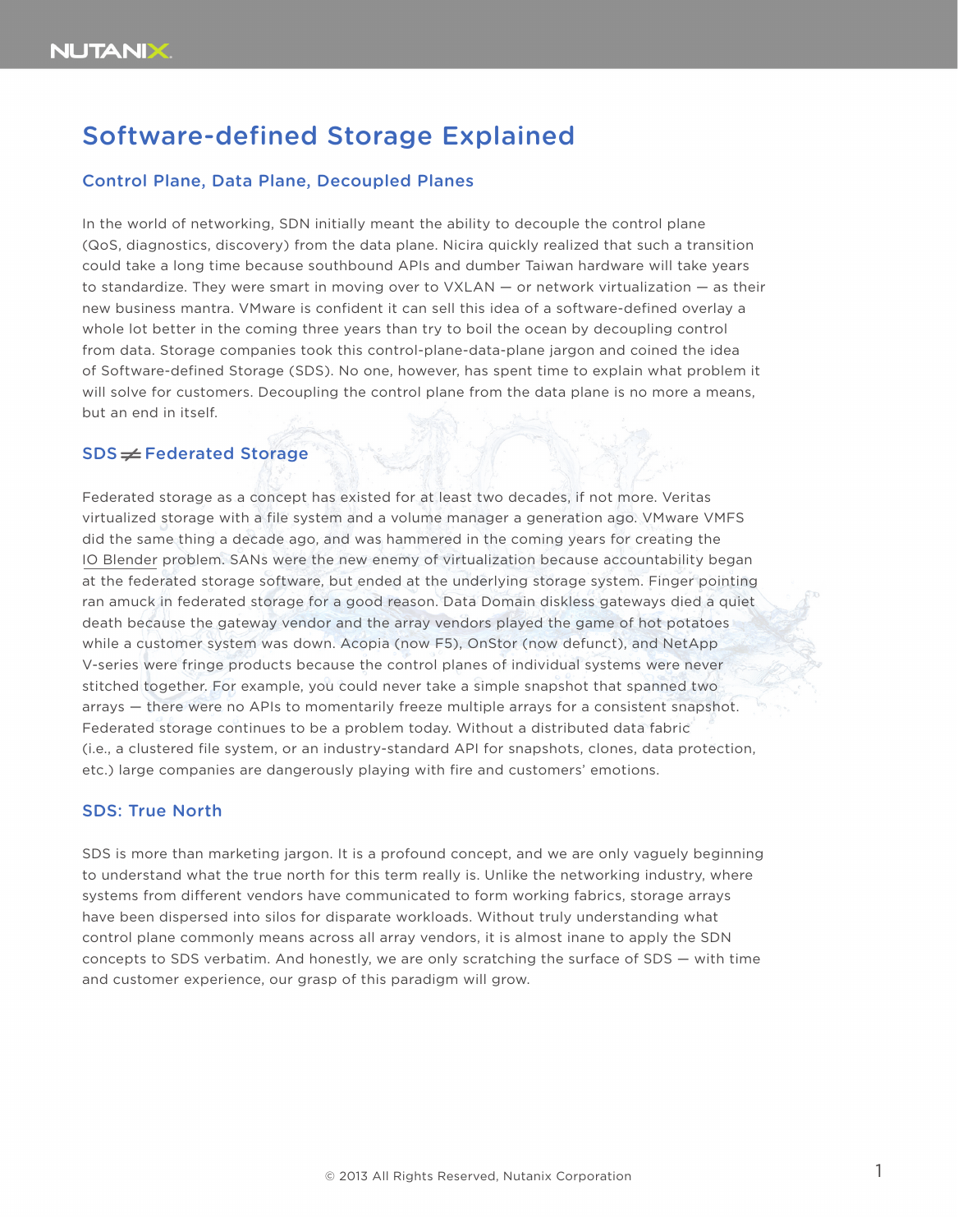As we see it now, here are the seven principles of SDS:

1. Software-defined Controller: A storage controller must be provision-able via software orchestration. A new instance of a storage controller can be instantiated on a hypervisor just like one instantiates a virtual machine — on-demand, using APIs, or within a few mouse clicks. This is only possible if the controller does not run directly on bare metal, but rather on top of the hypervisor, which is now the de facto OS of the next-generation datacenter.

2. Zero Hardware Crutch: A software-defined controller must not use any proprietary hardware. That means no dependence on special-purpose FPGA, ASIC, NVRAM, battery-backup, UPS, modem etc. Use dynamic HTTP-based tunnels instead of modems. Use inexpensive flash instead of ASIC or NVRAM. Use industry-standard PCIe pass through if you must bypass the hypervisor.

3. x86-based Convergence: Storage as a datacenter service must run on the same hardware as the rest of the datacenter services. It can then share CPU, memory, and network with firewalls, WAN accelerators, load balancers, deep packet inspectors, and all other business applications.

4. Virtual Hardware: With aforementioned x86-based hardware sharing, storage controllers can be provisioned virtual hardware resources — vCPU, vRAM, virtual ports, vSwitch QoS, etc. — at will. A storage vendor need not go back to "taping out" a new array with larger memory, faster CPUs, or faster networks. If a performance problem requires bumping up "hardware" for storage controllers, one can simply use the hypervisor knobs to configure faster storage. If offline compression needs to kick in at night when load on other services is low, compute resources can be dynamically passed on to the storage tier. And that is powerful!

5. Factory-defined Nothing: No data management feature is factory-stitched. For example, it should be SDS heresy to ship dual controller arrays such that every workload gets HA. Perhaps non-persistent virtual desktops or test-and-dev VMs don't require HA. Similarly, it's heresy to ship an array with RAID-6 such that every workload gets erasure encoding. While read-mostly workloads embrace RAID-6, write-intensive workloads abhor them.

6. Mechanism, Policy, and Late Binding\*: A corollary of factory-defined nothingness is VM-aware Everything. Every data management service — snapshot, cloning, backup, DR, compression, dedup, performance QoS (and debugging), HA, RAID, etc. is defined at a VM-level. Factory ships with mechanism. Deployment worries about policies. Factory never hardcodes policies. And only that brings out the beauty of undifferentiated hardware, and software-based differentiation. On the same hardware, one could have some VMs with RAID-10, others with RAID-6, some with HA, some without HA, some with three copies of data, others with one, some with 15-min RPO, others with 1-hour RPO, and so on. This is the true essence of Cloud Computing — policies are late-bound at deployment, not early-bound in the factory. Policies are late-bound to software (virtual) constructs like VMs, not early-bound to hardware in the factory or to coarse-grained storage entities such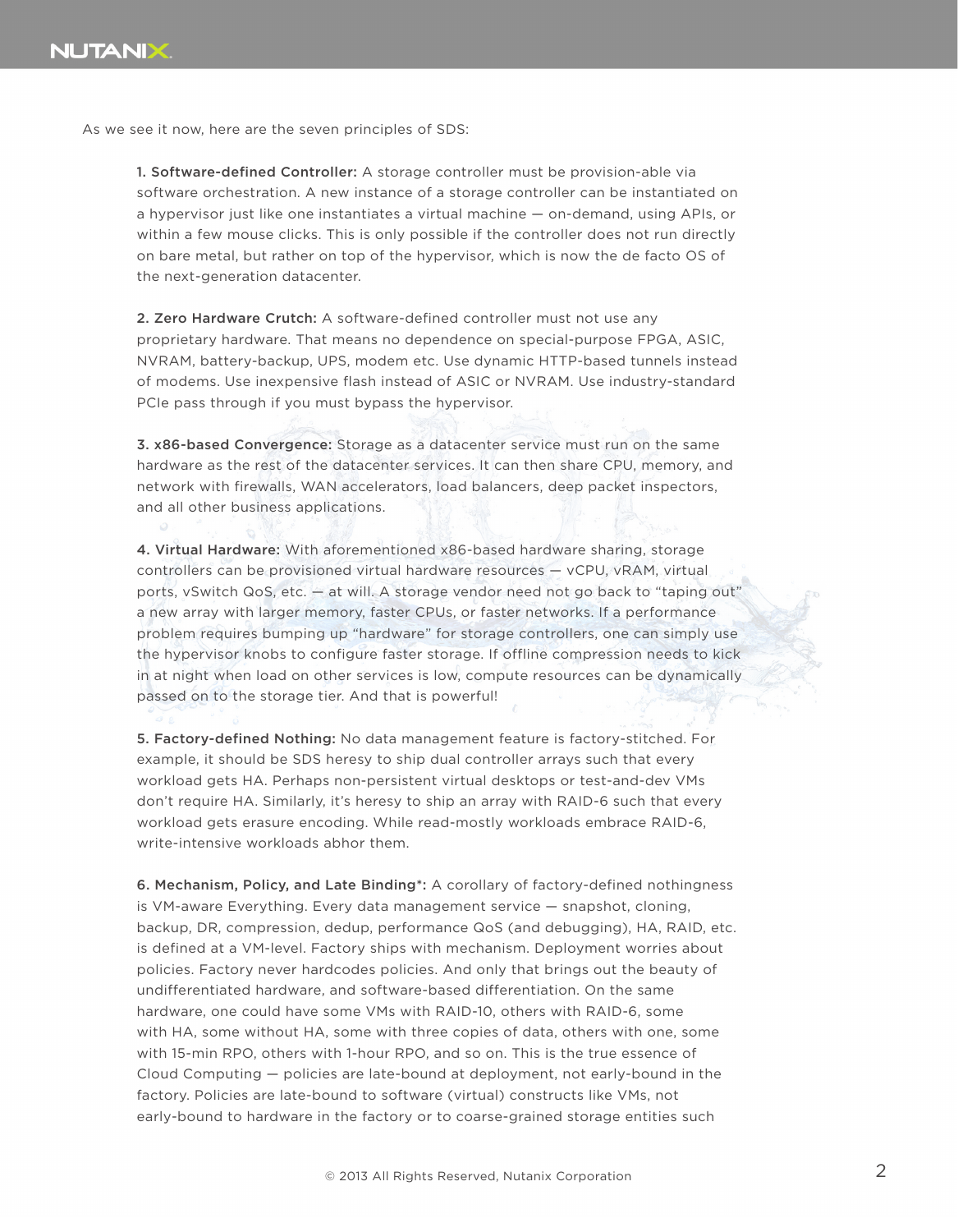as LUNs or volumes. This one virtue is the awesomeness of SDS; it's preposterous to talk of software-defined anything without decoupling mechanism from policy, and without applying policies to virtual (software-based) constructs. Of course, to invoke mechanisms and to configure policies require next-generation RESTful APIs. The Virtual Hardware aspect of SDS is yet another example of late binding of resources to datacenter services.

*—
\* The [separation](http://en.wikipedia.org/wiki/Separation_of_mechanism_and_policy) of mechanism and policy was prevalent in operating systems and programming languages research. For example, the Mach operating system, a precursor to Windows NT, argued for microkernels by keeping mechanisms within the OS and policies above the OS in user-space where other services run (also refer [this\).](https://sites.google.com/site/mylokesh/policyvsmechanism)*

7. Active Systems (Liveness): Storage up until now has been a passive bit keeper of data, a glorified byte shuttler between the network and the disk. In the past decade, vendors that did anything intelligent in the background, e.g., auto-tiering, were handsomely rewarded by customers. Hardware-based storage is passive. SDS is live and active. It is constantly reflecting on IO and data access patterns to create "system tasks" that move hot data closer to compute and cold data away from compute, that keep sequential workloads away from flash and random workloads journaled on flash, that compress or erasure-encode (RAID-6'ed) cold data offline, that pre-fetch and uncompress hot data in DRAM, that archive older snapshots into a WAN-based cloud, etc. How data lives and on what storage medium is yet another late-binding example. Policies are applied much later in the data lifecycle, not when I/O is passing the bits to the storage controller. SDS "wakes up" a sleepy storage tier, brings software to a world of hardware, and brings life to data. Active systems make data resemble a "plasma", a fabric, a constantly shifting liquid of red, yellow, green, and blue.

#### SDS: True North

People confuse companies that shift hardware such as Nutanix as companies that cannot be SDS. We adhere to every SDS principle I mention above, but integrate commodity hardware in order to enable an iPhone-like datacenter experience. An all-software SDS inevitably turns into a support nightmare when emotions run high during customer escalations. Attempting to please everybody all the time by promising to run software on any and every hardware is a fallacy. The converged infrastructure solutions success shows customer preference for a single throat to choke versus the lack of accountability in a multi-vendor setup. The largest enterprise software companies of our times — Oracle, VMware, and SAP — have constantly had the SAN to blame whenever there was system slowness or data corruption. SDS integrated with HCL hardware in the field is laissez faire route to storage, especially at a time when hypervisor device drivers are not an open API-based plug-n-play ecosystem, and when flash reliability is hugely variable. Imagine a SATA drive that is not hot-swappable, or a failed drive that does not glow the red LED, or a SATA controller that silently loses data on power loss.

We ship hardware because integrating it with software extremely late in the "factory" makes common sense. We ship hardware because we need to own the problem first. We ship hardware because we have to.